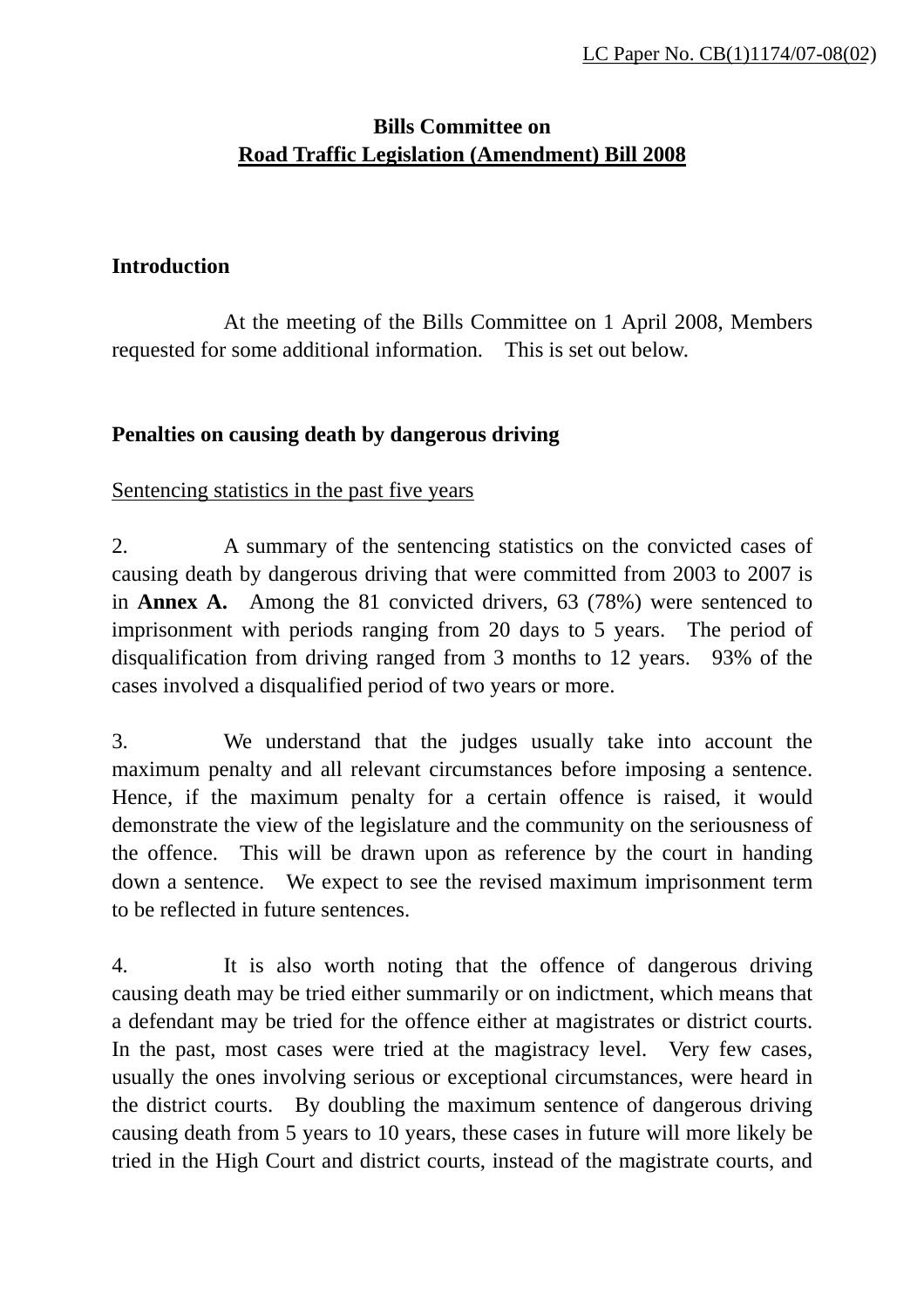heavier penalties will more likely be imposed.

### Penalties in overseas countries

5. In suggesting to double the maximum sentence of dangerous driving causing death from 5 years to 10 years, we have made reference to the penalties for the offence in overseas countries. The details are summarized in **Annex B**. At present, the maximum terms are 2 years for Australia (New South Wales), and 5 years for both Singapore and New Zealand. For Canada (Ontario) and the United Kingdom, the maximum term is 14 years. For the United States, the maximum term of the offence varies. In other words, by raising the imprisonment term from 5 to 10 years, Hong Kong will be broadly comparable to most overseas countries on the penalty of this offence. With the support of the Transport Panel of this Council and the Transport Advisory Committee in end 2006, we consulted the transport trades and the motoring associations and they also generally supported the proposal.

# **Drink Driving Offences and Screening Breath Tests**

# Studies on the effect of alcohol on driving

6. The effect of alcohol on driving is a subject of many overseas studies. The conclusions of these studies generally confirm that alcohol would impair the drivers' ability to drive. It is therefore our policy to discourage the public from driving after drinking alcohol. This policy of promoting "If you drink, don't drive" is in line with international practice. The findings of some of these overseas studies are summarized in **Annex C**.

#### Prescribed limits of alcohol concentration and penalties in overseas countries

7. The prescribed limits and penalties for drink driving offences in some overseas countries are summarized in **Annex D**. On the legal limit of Blood Alcohol Concentration (BAC), we note that many countries adopt 80 mg per 100 ml of blood. The prescribed level in Hong Kong (50 mg per 100 ml of blood) is more stringent.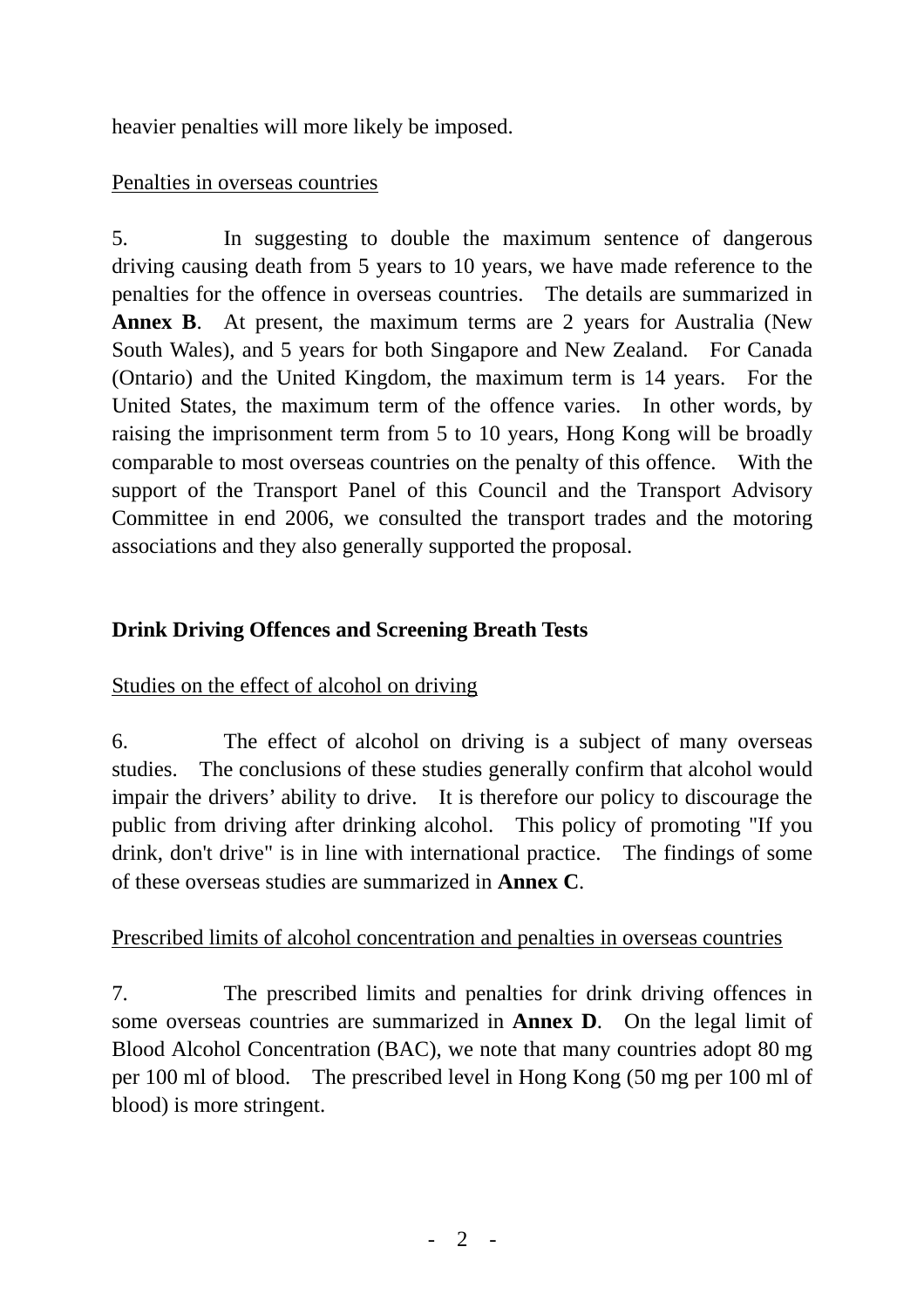8. The penalties on fines, imprisonment and traffic offence points in Hong Kong are comparable with overseas practices, but at present we do not disqualify the convicted from driving for the first offence. The minimum disqualification periods overseas mostly range from 6 to 12 months, but these places generally have less stringent prescribed limits on alcohol concentration than that in Hong Kong, and among the countries in **Annex D**, only Australia and New Zealand adopt RBT as a means to deter drink driving.

# Proposal of imposing different levels of penalties for different alcohol concentration levels

9. There are many factors affecting the level of impairment to a person. A driver with lower alcohol concentration in his blood may not necessarily be impaired in a less extent than another driver with a higher alcohol concentration. As shown from the overseas studies (**Annex C**), a driver with BAC 50mg/100ml, which is the legal prescribed limit in Hong Kong, already suffers from significant impairments on driving. There is no established direct relationship between the level of alcohol concentration in the body of a driver and the way the driver drives his vehicle. A graded level of penalties may send a wrong message that slightly exceeding the prescribed limit is not a serious offence.

10. In cases of drink driving or dangerous driving offences, a judge will take into account all relevant circumstances before imposing a sentence. Each case has its specific circumstances (including the way the driver drove the vehicle, whether he was a repeat traffic offender, and whether there were casualties, etc.) that the judge has to consider. In fact, even though under the existing legislation, drivers on second or subsequent conviction of drink driving is liable to be disqualified from driving for not less than 2 years, there were a number of cases in which the court disqualified the drivers from driving for up to 3 years. This also applied to some cases without involving personal injuries.

# Arrangements for conducting random breath test (RBT) by the Police

11. The Police have drawn up some arrangements for exercising the power to conduct RBT. These are set out in **Annex E**.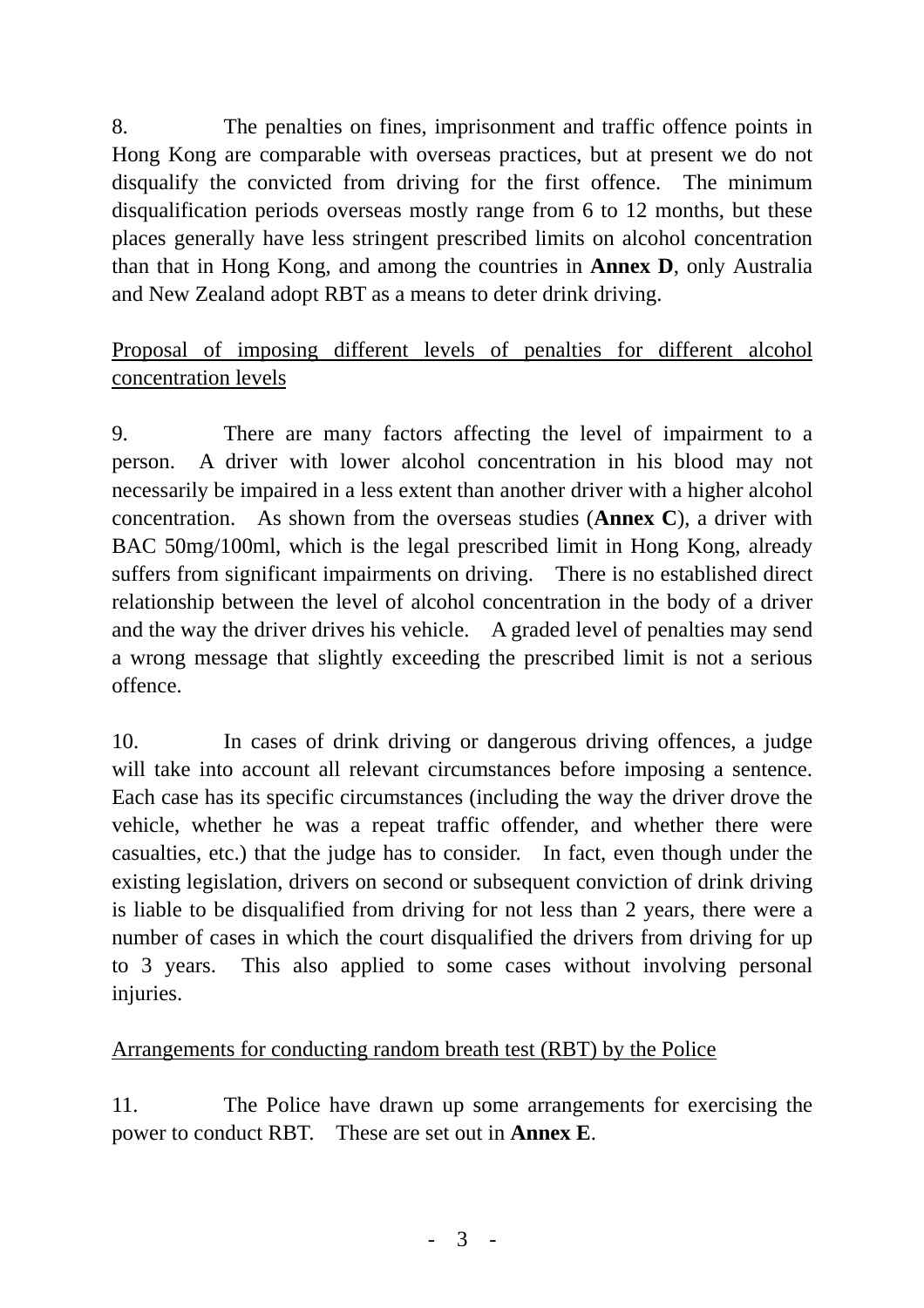Traffic accidents involving drink driving and the use of hand-held mobile phone while driving

12. The number of traffic accidents involving drink driving and drivers using hand-held mobile phone while driving from 2003 to 2007 is shown in **Annex F**. Both the number and percentage of traffic accidents involving drivers using hand-held mobile phone while driving were significantly lower than those involving drink driving. The average percentage of fatal and serious accidents involving drivers using hand-held mobile phone was 0.02%, which was also significantly lower than the 1.06% of that involving drink driving.

# **Probationary driving licence scheme**

Restrictions imposed by overseas jurisdictions on novice drivers

13. Some forms of restrictions are applicable to novice drivers in many countries. A summary of some overseas practices is in **Annex G**.

**Transport and Housing Bureau 3 April 2008**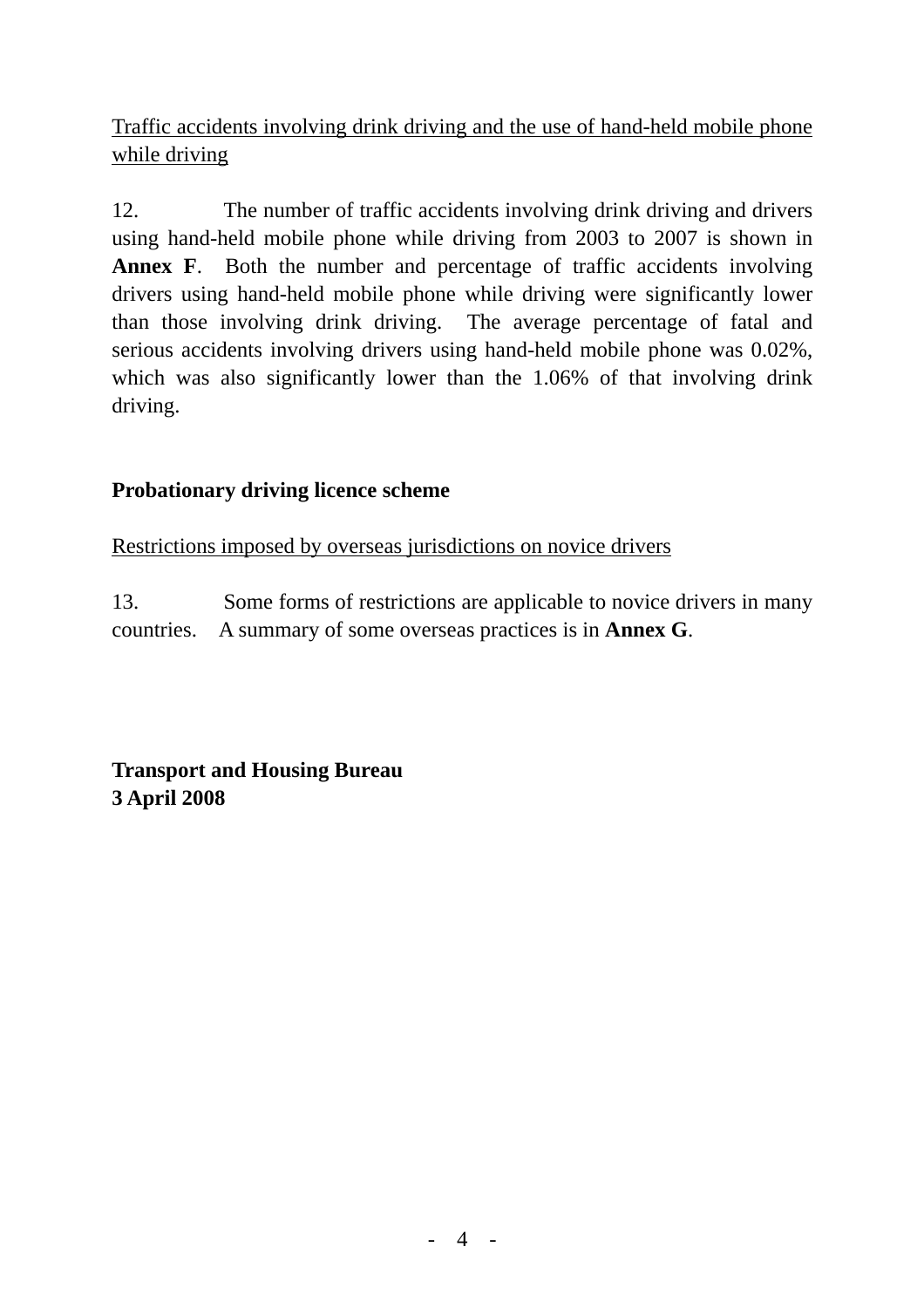# **Statistics on sentences on conviction of causing death by dangerous driving (as at end February 2008)**

|                                                                   | 2003 to 2007         |
|-------------------------------------------------------------------|----------------------|
| Number of Convicted Cases <sup>1</sup>                            | 81 <sup>2</sup>      |
| <b>Number of</b> Imprisonment<br><b>Sentence</b>                  | 63                   |
| <b>Range of Imprisonment Period</b>                               | 20 days to 5 years   |
| <b>No. of Cases with Disqualification</b><br>from Driving Imposed | 80                   |
| <b>Period of Disqualification from</b><br><b>Driving</b>          | 3 months to 12 years |
| <b>No. of Cases with Fines Imposed</b>                            | 9                    |
| <b>Range of Fines</b>                                             | \$2,500 to \$20,000  |
| <b>No. of Community Service Orders</b><br><b>Made</b>             | 16                   |
| <b>Period of Community Service</b>                                | 81 to 240<br>hours   |

<sup>&</sup>lt;sup>1</sup> The information on the convicted cases refer to those committed during the period of 2003 to 2007.

<span id="page-4-1"></span><span id="page-4-0"></span><sup>2</sup> One case committed in 2006 and 16 cases committed in 2007 are still pending for trial.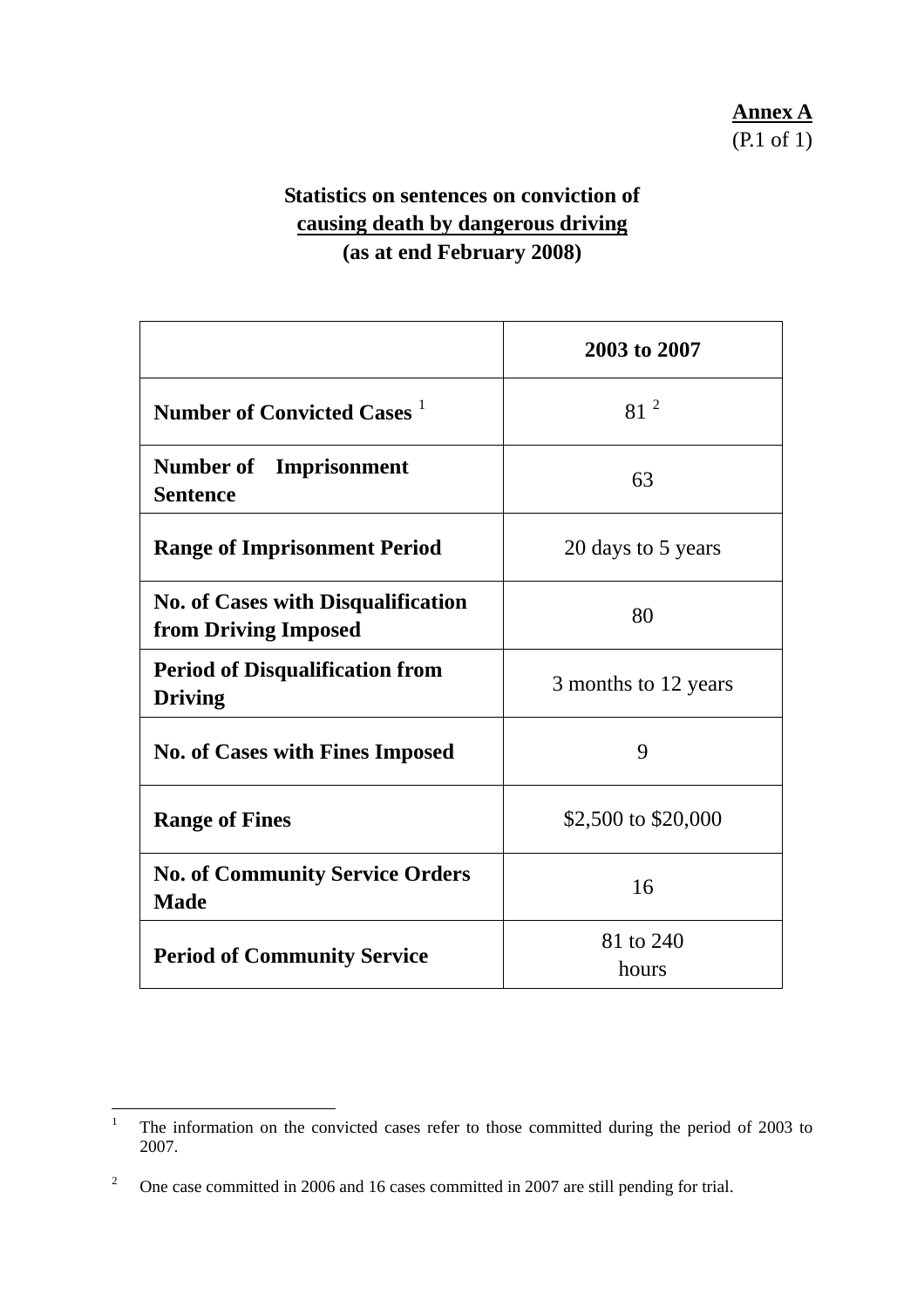# **<u>Annex B</u>**<br>(P.1 of 1)

# **Summary of penalties for dangerous driving causing death offences in overseas countries**

|                                 |                | <b>Hong Kong</b> | <b>Australia</b><br>(New South)<br>Wales) | <b>New Zealand</b>        | <b>Singapore</b> | Canada<br>(Ontario) | <b>UK</b>    | <b>USA</b><br>(New York) |  |
|---------------------------------|----------------|------------------|-------------------------------------------|---------------------------|------------------|---------------------|--------------|--------------------------|--|
| Dangerous Driving Causing Death |                |                  |                                           |                           |                  |                     |              |                          |  |
| Fine (maximum)                  |                | HKD50,000        | AUD3,300<br>(HKD25,400)                   | NZD20,000<br>(HKD138,000) | N.A.             | <b>NA</b>           | unlimited    | USD5,000<br>(HKD39,000)  |  |
| Imprisonment<br>(maximum)       |                | 5 years          | 2 years                                   | 5 years                   | 5 years          | 14 years            | 14 years     | $3 \sim 25$ years        |  |
| Disqualification                | 1st conviction | $\geq$ years     | $\geq$ 1 year                             | $\geq$ 1 year             | unlimited        | $\leq$ 1 year       | $\geq$ years | unlimited                |  |
|                                 | 2nd conviction | $\geq$ 3 years   | $\geq$ years                              | $\geq$ 1 year             | unlimited        | $\leq$ 3 years      | $\geq$ years | unlimited                |  |
| Driving offence points          |                | 10               | N.A.                                      | N.A.                      | N.A.             | N.A.                | 11           | N.A.                     |  |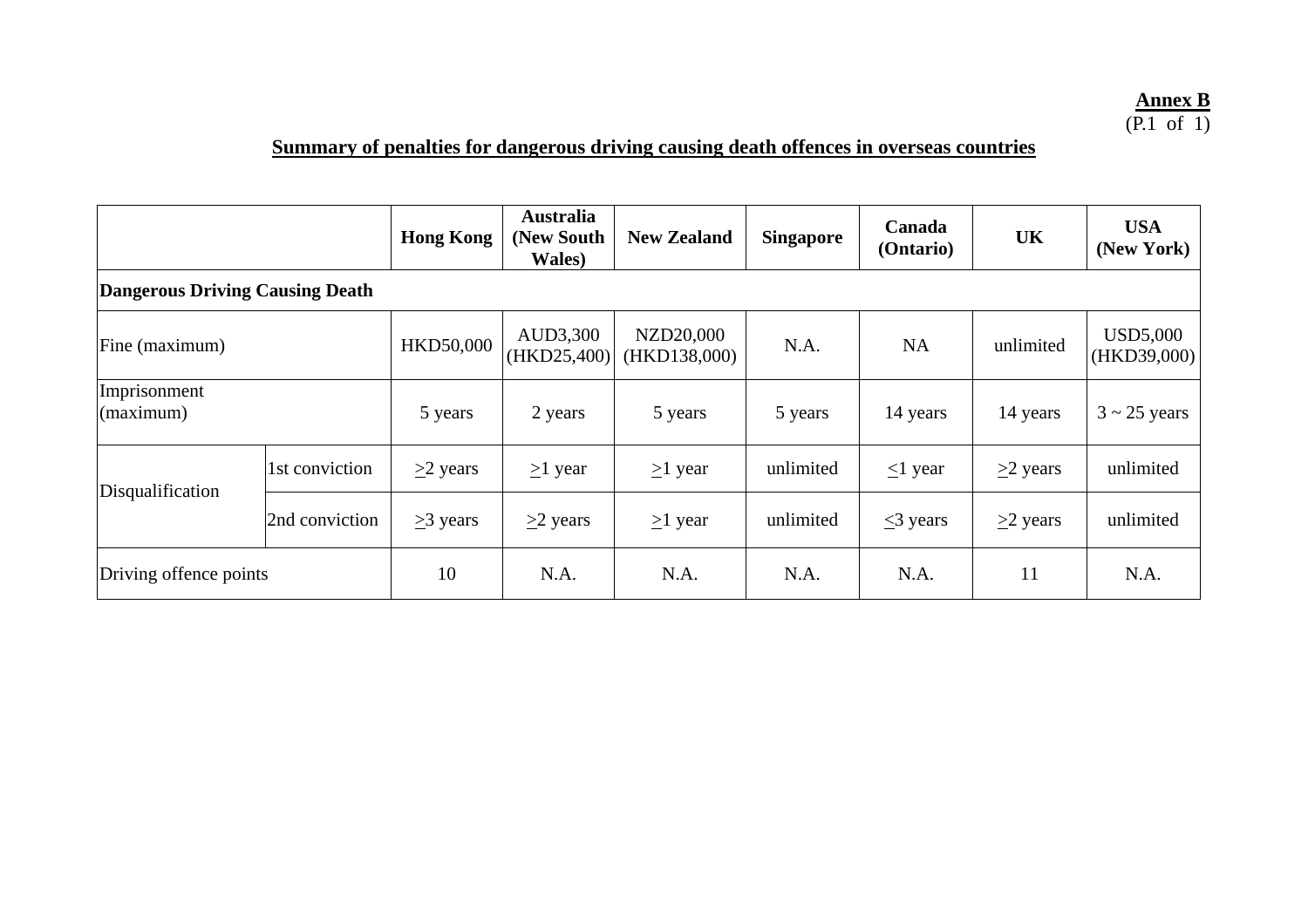#### **Findings of Overseas Studies on Impact of Alcohol on Driving**

- 1. Alcohol usage can result in a depression of brain mechanisms which normally moderates behaviour. Even very small doses of alcohol can affect various behavioural and cognitive capabilities, such as those relating to driving performance. Alcohol affects driving ability in three major ways :
	- (a) It reduces drivers' ability to do more than one thing at a time, such as observing and responding to road conditions.
	- (b) It increases drivers' confidence and makes them less inhibited so they are more likely to take risks.
	- (c) It relaxes drivers so they are more likely to fall asleep while driving.
- 2. Significant impact on performance of drivers were observed from various studies (*European Transport Safety Council 1995)*. From the studies, the majority of drivers with BAC at or below 50mg/100ml were found to show drowsiness, divided attention, impaired visual functions, perception and vigilance. At BAC between 50 to 69 mg/100ml, most drivers showed impairments in tracking, cognitive tasks, psychomotor skills and tracking. The situation gets worse with more alcohol in the body.
- 3. There are also studies showing the relationship between alcohol and traffic accidents :
	- (a) Drivers who had consumed alcohol had a higher risk of involvement in traffic accidents than those with a zero BAC *(USA 1964 & 1994)*.
	- (b) The risk of traffic accident involvement was 1.83 times greater at a BAC of 50 mg/100ml than at a BAC of zero *(Australia 1981)*.The relative risk of traffic accident involvement starts to increase significantly at a BAC level of 40 mg/100ml *(USA 2000)*.As BAC levels increased above 50mg/100ml, the relative probability of a traffic accident increases exponentially *(USA 1998 & Canada 2002)*.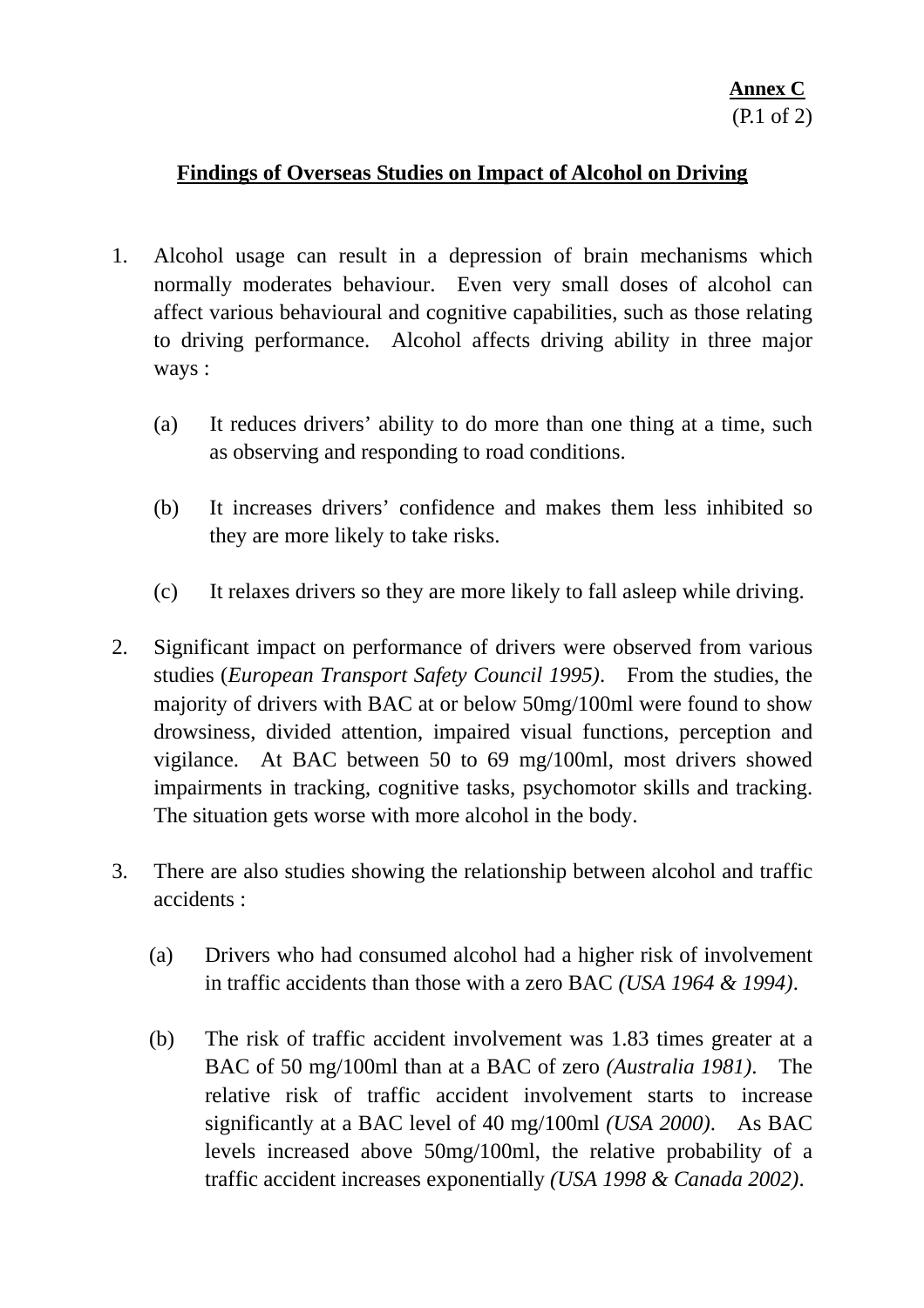- (c) Motorcyclists who had consumed alcohol were associated with five times the risk of involvement in traffic accidents relative to a zero BAC (*85*) *(Australia 2003)*.
- (d) In USA, 24% of killed drivers were found to have BAC above 10mg/100ml *(USA 2004)*.
- (e) In low-income countries, alcohol was present in between 33% and 69% of killed drivers in traffic accidents *(Australia 1995)*.
- (f) Alcohol was a factor in over 47% of killed drivers in traffic accidents *(South Africa 1996)*.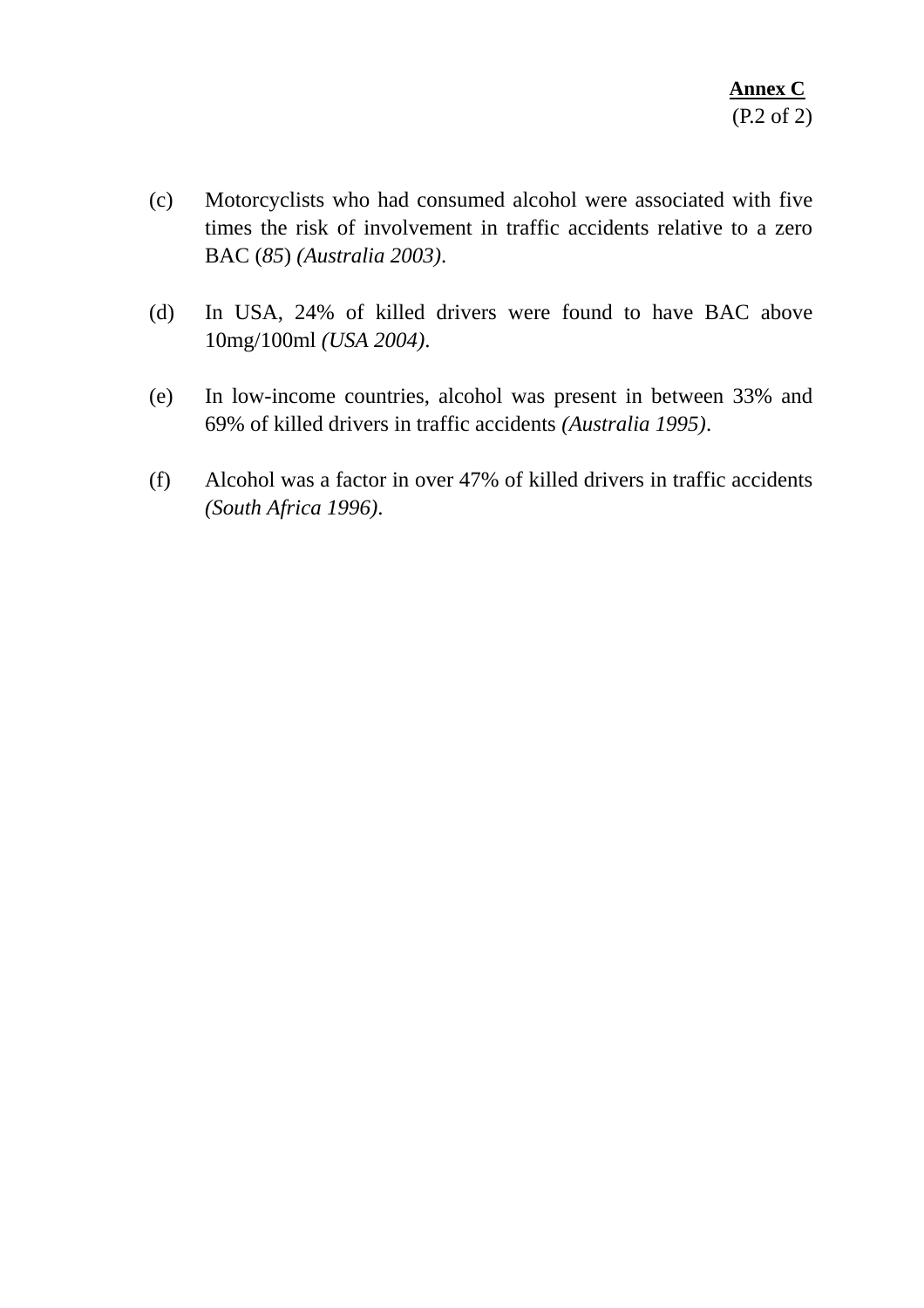# **Annex D**<br>(P.1 of 2)

# **Summary of Penalties for Drink Driving Offences**

| <b>Country/State</b>                   |                        |                        | <b>Penalties for first offence</b>    |                                                       |                | <b>Penalties for second offence</b> |                          |                       |                |                |
|----------------------------------------|------------------------|------------------------|---------------------------------------|-------------------------------------------------------|----------------|-------------------------------------|--------------------------|-----------------------|----------------|----------------|
| <b>/Province <math>\&amp;</math></b>   | Fine                   |                        | <b>Imprisonment</b><br><b>Licence</b> |                                                       | <b>Demerit</b> | Fine                                |                          | <b>Imprisonment</b>   |                | <b>Demerit</b> |
| <b>Prescribed Limits</b>               | Local                  | <b>HKD</b>             |                                       | suspension                                            | points         | Local                               | <b>HKD</b>               |                       | suspension     | points         |
|                                        | <b>Currency</b>        |                        |                                       |                                                       |                | <b>Currency</b>                     |                          |                       |                |                |
| <b>Hong Kong</b>                       |                        |                        |                                       |                                                       |                |                                     |                          |                       |                |                |
| BAC: $\geq 50$ mg/100ml<br>of blood    | $\leq$ \$25,000        | $\leq$ \$25,000        | $\leq$ 3 years                        | N.A.<br>(current<br><i>proposal</i> :<br>$>3$ months) | 10             | $\leq$ \$25,000                     | $<$ \$25,000             | $\leq$ 3 years        | $\geq$ years   | 10             |
| <b>New South Wales (Australia)</b>     |                        |                        |                                       |                                                       |                |                                     |                          |                       |                |                |
| $BAC: 50$ to 80 mg<br>/100ml of blood  | \$1,100                | \$7,500                | N.A.                                  | $3$ to $6$<br>months                                  |                | \$2,200                             | \$15,000                 | N.A                   | $>6$ months    |                |
| $BAC: 80$ to 150 mg<br>/100ml of blood | \$2,200                | \$15,000               | $\leq$ 9 months                       | $\geq 6$ months                                       | 3              | \$3,300                             | \$22,500                 | $\leq$ 1 year         | $\geq$ 1 year  | 3              |
| $BAC : >150$ mg<br>/100ml of blood     | \$3, 300               | \$22,500               | $<$ 18 months                         | $\geq$ 1 year                                         |                | \$5,500                             | \$37,500                 | $\leq$ years          | $\geq$ years   |                |
| <b>Singapore</b>                       |                        |                        |                                       |                                                       |                |                                     |                          |                       |                |                |
| $BAC : \geq 80$ mg<br>/100ml of blood  | $$1,000$ to<br>\$5,000 | \$5,300 to<br>\$26,500 | $\leq$ 6 months                       | $\geq$ 1 year                                         | N.A            | \$3,000 to<br>\$10,000              | $$15,900$ to<br>\$53,000 | $\leq$ 1 year         | $\geq$ 1 year  | N.A.           |
| Quebec (Canada)                        |                        |                        |                                       |                                                       |                |                                     |                          |                       |                |                |
| $BAC : \geq 80$ mg<br>/100ml of blood  | $\geq$ \$600           | $\geq 1,700$           | $\leq$ years                          | $1$ to $3$<br>years                                   | N.A.           | N.A                                 | N.A.                     | 14 days to<br>5 years | 3 to 5 years   | N.A.           |
| <b>UK</b>                              |                        |                        |                                       |                                                       |                |                                     |                          |                       |                |                |
| $BAC : \geq 80$ mg<br>/100ml of blood  | $\leq$ £5,000          | $\leq$ \$80,000        | $\leq$ 6 months                       | $\geq$ 1 year                                         | 3 to 11        | $\leq$ £5,000                       | $<$ \$80,000             | $<$ 6 months          | $\geq$ 3 years | $3 - 11$       |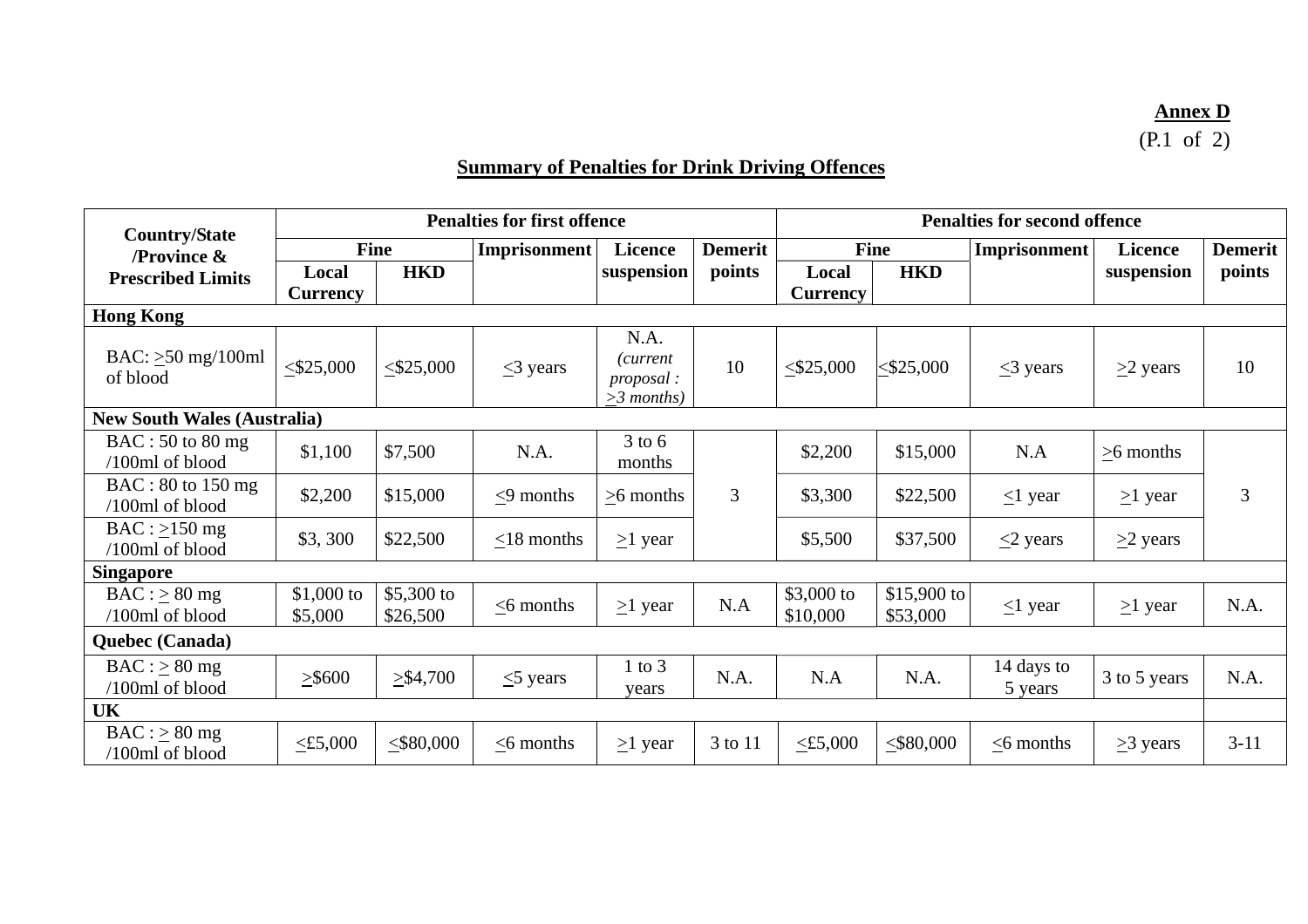#### **Annex D**

(P.2 of 2)

|                                                             | <b>Penalties for first offence</b> |                                               |                |             |                           | <b>Penalties for second offence</b> |              |                     |               |                |
|-------------------------------------------------------------|------------------------------------|-----------------------------------------------|----------------|-------------|---------------------------|-------------------------------------|--------------|---------------------|---------------|----------------|
| <b>Country/State</b><br><b>Province <math>\&amp;</math></b> | <b>Fine</b>                        |                                               | Imprisonment   | Licence     | <b>Demerit</b>            | Fine                                |              | <b>Imprisonment</b> | Licence       | <b>Demerit</b> |
| <b>Prescribed Limits</b>                                    | Local<br><b>Currency</b>           | <b>HKD</b>                                    |                | suspension  | points                    | Local<br><b>Currency</b>            | <b>HKD</b>   |                     | suspension    | points         |
| <b>New Zealand</b>                                          |                                    |                                               |                |             |                           |                                     |              |                     |               |                |
| $BAC : \geq 80$ mg /100ml<br>of blood (Note 1)              | $\leq$ \$4,500                     | $<$ \$26,100                                  | $<$ 3 months   | $>6$ months | N.A.                      | $\leq 4,500$                        | $<$ \$26,100 | $<$ 3 months        | $>6$ months   | N.A.           |
| Arizona (USA)                                               |                                    |                                               |                |             |                           |                                     |              |                     |               |                |
| $BAC: 80$ to 150 mg<br>$/100$ ml of blood                   |                                    |                                               | $\geq$ 10 days |             | 8                         | > \$500                             | > \$4,000    | $>3$ months         | 1 year        | 8              |
| $BAC : >150$ mg /100ml<br>of blood                          | $>$ \$250                          | $\geq$ \$2,000                                | $>1$ month     | $>3$ months |                           | $>$ \$500                           | > \$4,000    | $>4$ months         | $\geq$ 1 year |                |
| Japan                                                       |                                    |                                               |                |             |                           |                                     |              |                     |               |                |
| $BAC:$ > 34 mg /100ml<br>of blood                           | $\leq 0.3M$<br>yen                 | $<$ \$21,300<br>$\leq$ years<br>$\leq$ 1 year |                | 6 to 13     | Information not available |                                     |              |                     |               |                |
| Seriously Impaired<br>(Driving while drunk)                 | $\leq 0.5M$<br>yen                 | $<$ \$35,500                                  | $\leq$ 3 years | 2 years     | 25                        |                                     |              |                     |               |                |

- Note 1 : The fines imposed in other countries, but shown in Hong Kong dollars, are provided for general reference only. They are subject to fluctuations with the exchange rates.
- Note 2 : In New Zealand, there are separate offences with more stringent BCA limit (BAC: > 30 mg/100ml of blood) for persons younger than 20 years of age.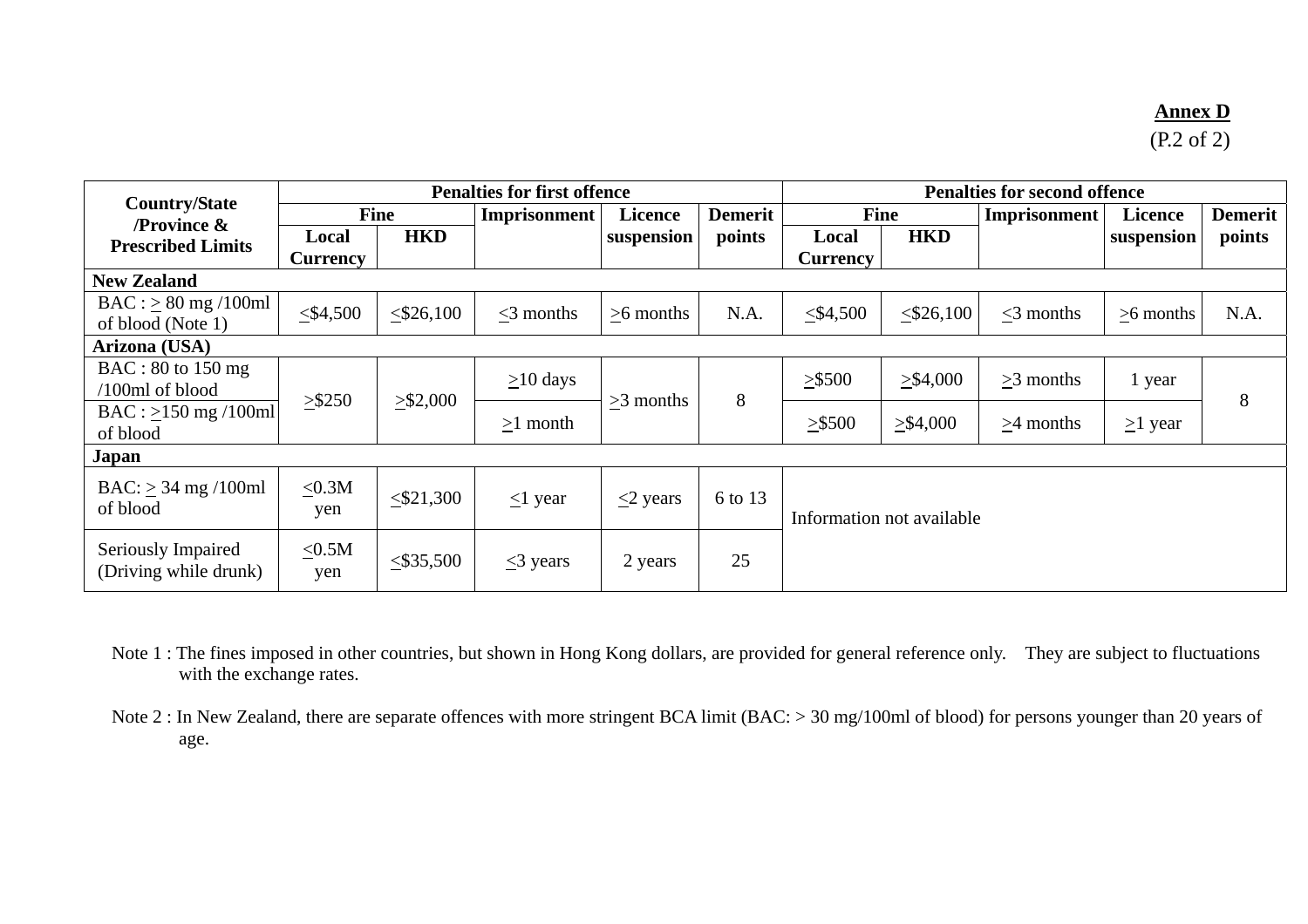#### <span id="page-10-0"></span>**Police's arrangements for conducting random breath test (RBT)**

- 1. The arrangements for exercising the power to conduct RBT drawn up by the Police comprises of the following six measures :
	- (a) RBT will initially be restricted to traffic officers already trained in handling drink-driving cases. Traffic officers have the requisite knowledge and experience to conduct such checks whilst ensuring both their own and the public's safety.
	- (b) As the proposed revision retains the existing three criteria for drink-driving checks<sup>[1](#page-10-0)</sup>, RBT will not normally be targeted against vehicles in motion. For the safety of the officers concerned, and to ensure that the check can be carried out with the minimum of inconvenience to the driver and other motorists, RBT will normally be conducted during roadblock operations or as part of other traffic enforcement checks.
	- (c) Use of a quick and simple hand-held pre-screening device is being considered to speed up the RBT checking process and avoid undue delay/inconvenience to motorists. If the pre-screening device indicates that a driver has consumed alcohol, the existing drink-driving devices will continue to form the basis for any prosecution.
	- (d) RBTs conducted will be monitored for a trial period after introduction, to determine their success and gauge whether undue inconvenience is being caused to road users.
	- (e) Limitations on RBT checks by time or location will not be applied as this would defeat the 'random' nature of the checks. It is this 'random element' which creates the deterrent effect.

 $\overline{a}$ <sup>1</sup> Currently, the Police are empowered to require a person to provide a specimen of breath for the screening test if (i) he is involved in a traffic accident, or (ii) commits a moving traffic offence or (iii) is suspected of drink driving.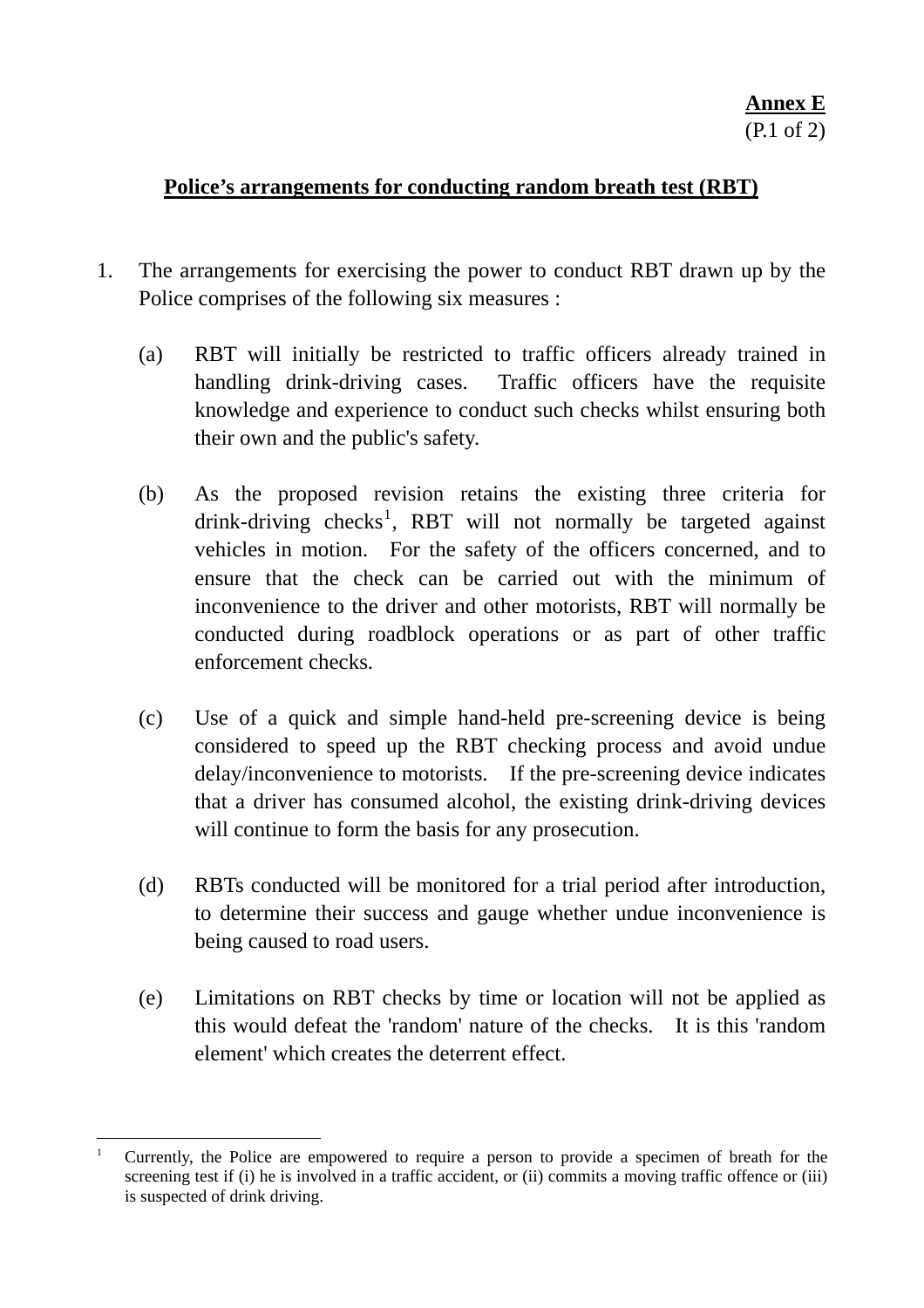- (f) No rank restrictions will be placed on the use of RBT power. Currently, all police officers are vested with considerable powers which they exercise in a responsible manner.
- 2. Once RBT has been introduced, the Police will closely monitor their effectiveness, including any undue inconvenience caused to road users. Experience gained from early results will be taken into account when considering the future scope of RBT enforcement actions.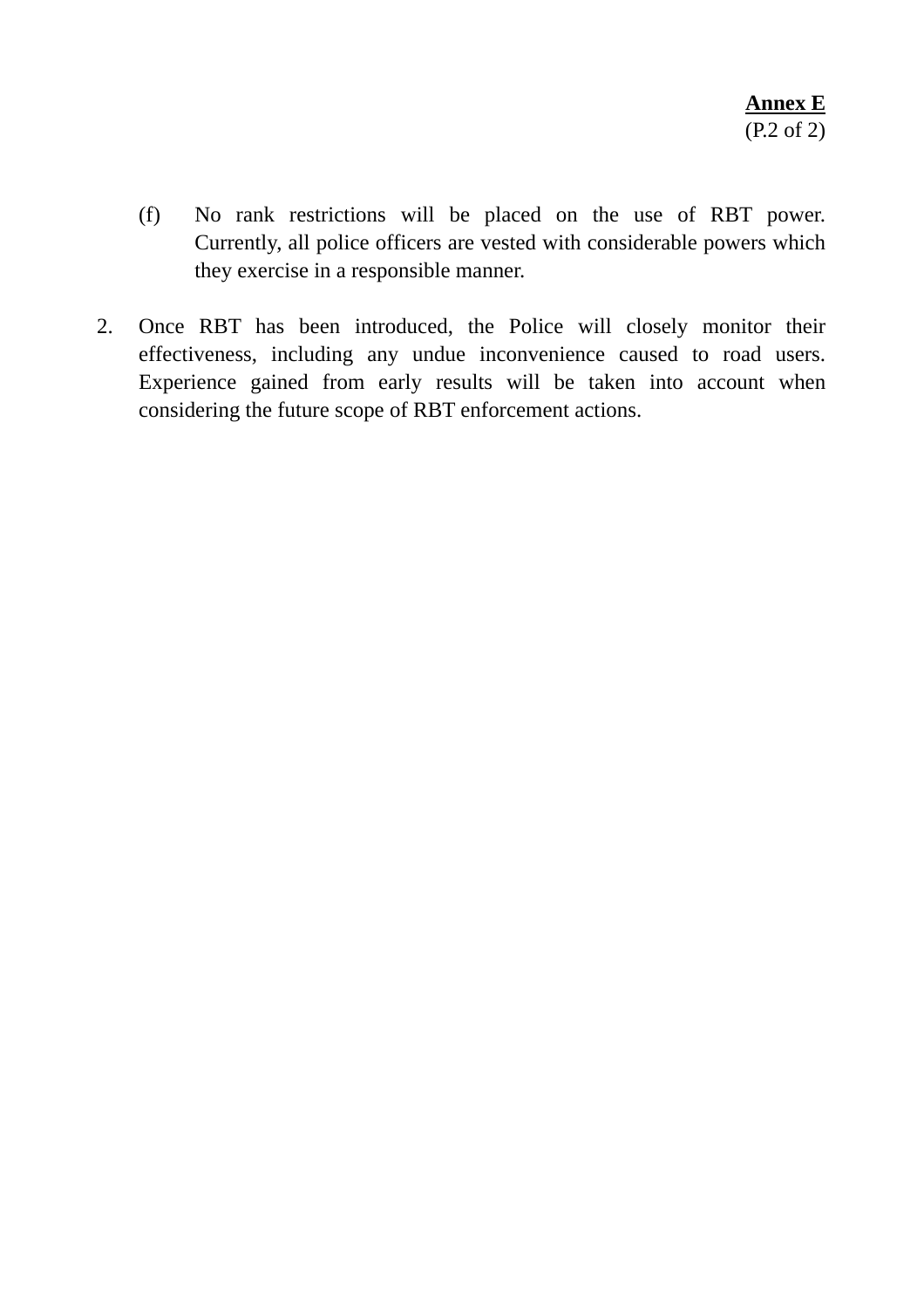# **Traffic accidents involving drink driving and drivers using hand-held mobile phone while driving**

|                                   |                    | All traffic accidents |                    |       | Traffic accidents involving drink driving |          | <b>Traffic accidents involving drivers</b><br>using hand-held mobile phone while driving |          |                                 |          |
|-----------------------------------|--------------------|-----------------------|--------------------|-------|-------------------------------------------|----------|------------------------------------------------------------------------------------------|----------|---------------------------------|----------|
| Year                              | <b>Number</b>      |                       | <b>Number</b>      |       | % over all<br>traffic accidents           |          | <b>Number</b>                                                                            |          | % over all traffic<br>accidents |          |
|                                   | Fatal &<br>Serious | Total                 | Fatal &<br>Serious | Total | Fatal &<br>Serious                        | Total    | Fatal &<br>Serious                                                                       | Total    | Fatal &<br>Serious              | Total    |
| 2003                              | 2,847              | 14,436                | 36                 | 106   | 1.26%                                     | 0.73%    |                                                                                          | 3        | 0.04%                           | 0.02%    |
| 2004                              | 2,679              | 15,026                | 31                 | 97    | 1.16%                                     | 0.65%    |                                                                                          | 5        | 0.04%                           | 0.03%    |
| 2005                              | 2,643              | 15,062                | 26                 | 89    | 0.98%                                     | 0.59%    | $\overline{0}$                                                                           |          | 0%                              | 0.01%    |
| 2006                              | 2,450              | 14,849                | 21                 | 99    | 0.86%                                     | 0.67%    |                                                                                          | 2        | 0.04%                           | 0.01%    |
| 2007                              | 2,529              | 15,315                | 26                 | 104   | 1.03%                                     | 0.68%    | $\overline{0}$                                                                           | $\theta$ | 0%                              | 0%       |
| $2003 - 2007$<br>(5-year average) | 2,630              | 14,938                | 28                 | 99    | $1.06\%$                                  | $0.66\%$ | 0.6                                                                                      | 2.2      | $0.02\%$                        | $0.01\%$ |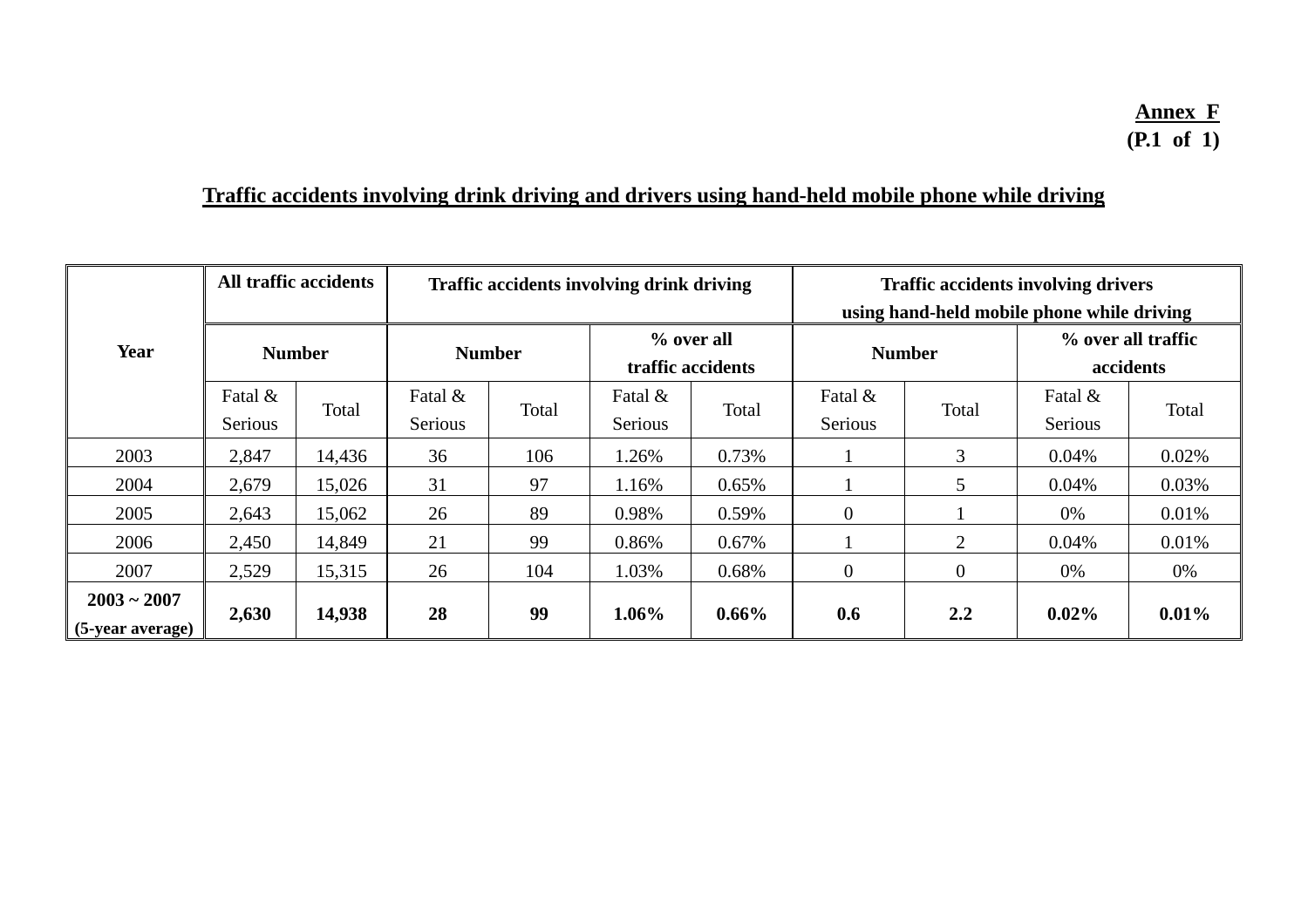# **Overseas practice regarding restrictions on novice drivers**

| <b>Overseas</b>                   | <b>Vehicle classes with</b><br>restrictions on new<br>drivers                              | <b>Probationary</b><br>period             | <b>Restrictions</b>                                                                                                                                                                                                  |
|-----------------------------------|--------------------------------------------------------------------------------------------|-------------------------------------------|----------------------------------------------------------------------------------------------------------------------------------------------------------------------------------------------------------------------|
| Australia<br>(Victoria)           | Low powered<br>vehicles (no clear<br>definition on vehicle<br>classification by<br>weight) | 3 years                                   | Display "P" plate<br>$\bullet$<br>Zero tolerance of alcohol<br>$\bullet$<br>concentration in drivers' blood                                                                                                          |
| Australia<br>(New South<br>Wales) | Vehicles of weight<br>below 4.5 tonnes<br>(e.g. private cars,<br>light trucks and          | Progressive<br>learning in two<br>stages: |                                                                                                                                                                                                                      |
|                                   | motor cycles)                                                                              | $P1: 12$ months $\cdot$                   | Display "P" plate<br>Alcohol concentration in drivers'<br>blood should not exceed specified<br>limit<br>Maximum speed limit of<br>$\bullet$<br>$90 \text{ km/hr}$<br>Cannot accumulate more than<br>3 demerit points |
|                                   |                                                                                            |                                           | P2: 24 months   All above restrictions, except:<br>Maximum speed limit of<br>100 km/hour<br>Cannot accumulate more than<br>٠<br>6 demerit points                                                                     |
| Singapore                         | Vehicles of unladen<br>weight with less<br>3 tonnes                                        | 1 year                                    | Display "P" plate<br>$\bullet$<br>Cannot accumulate more than<br>$\bullet$<br>12 demerit points                                                                                                                      |
| United<br>Kingdom                 | Vehicles of weight<br>below 3.5 tonnes<br>(e.g. private cars,<br>vans and motor<br>cycles) | 2 years                                   | Cannot accumulate more than<br>$\bullet$<br>6 demerit points                                                                                                                                                         |